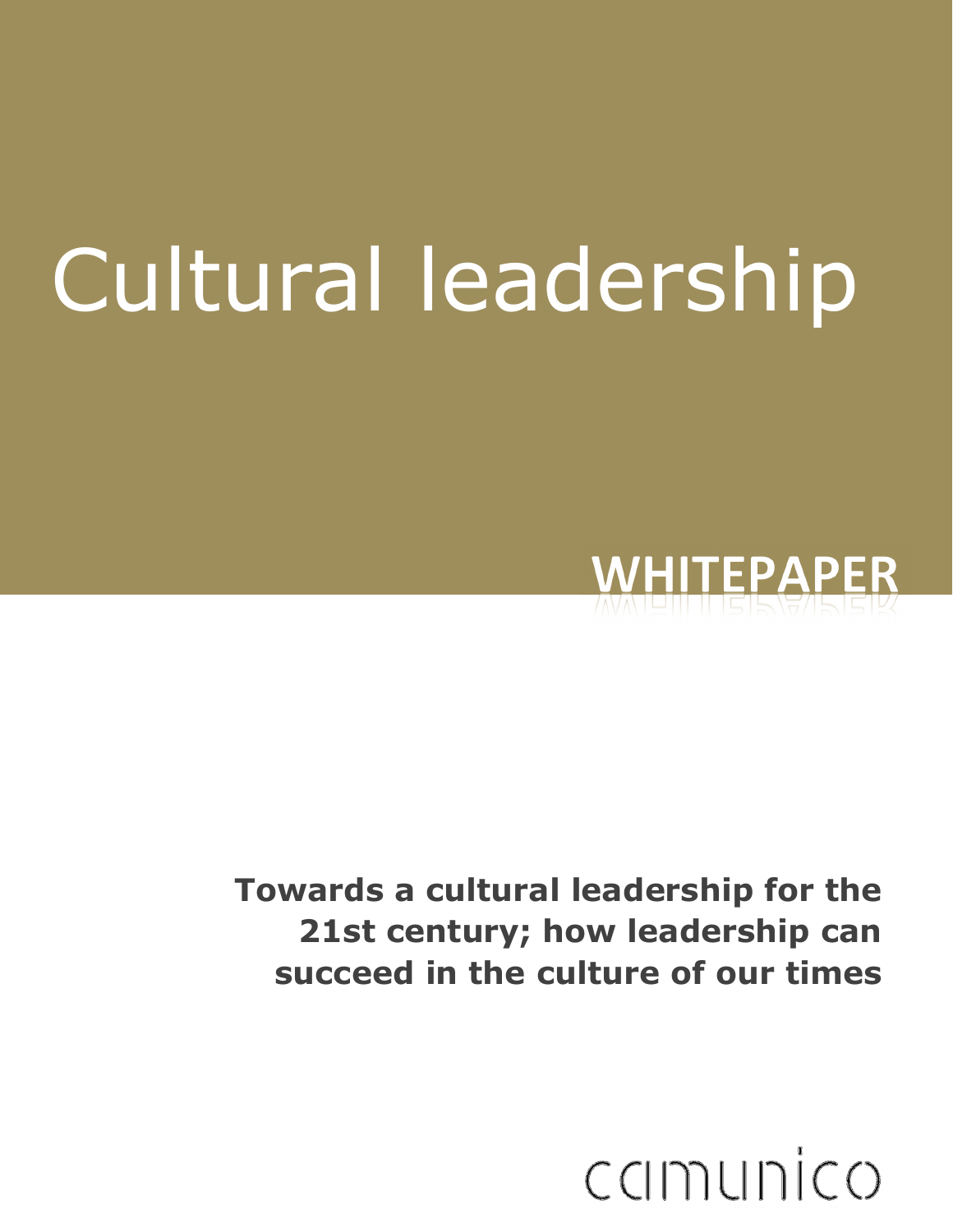## Cultural leadership

Changing leadership outlook to incorporate the new cultural necessities is not as easy as it might seem. It takes the development of new skills that can help re-set business leaders' perceptions of who they are and why their organisation even exists.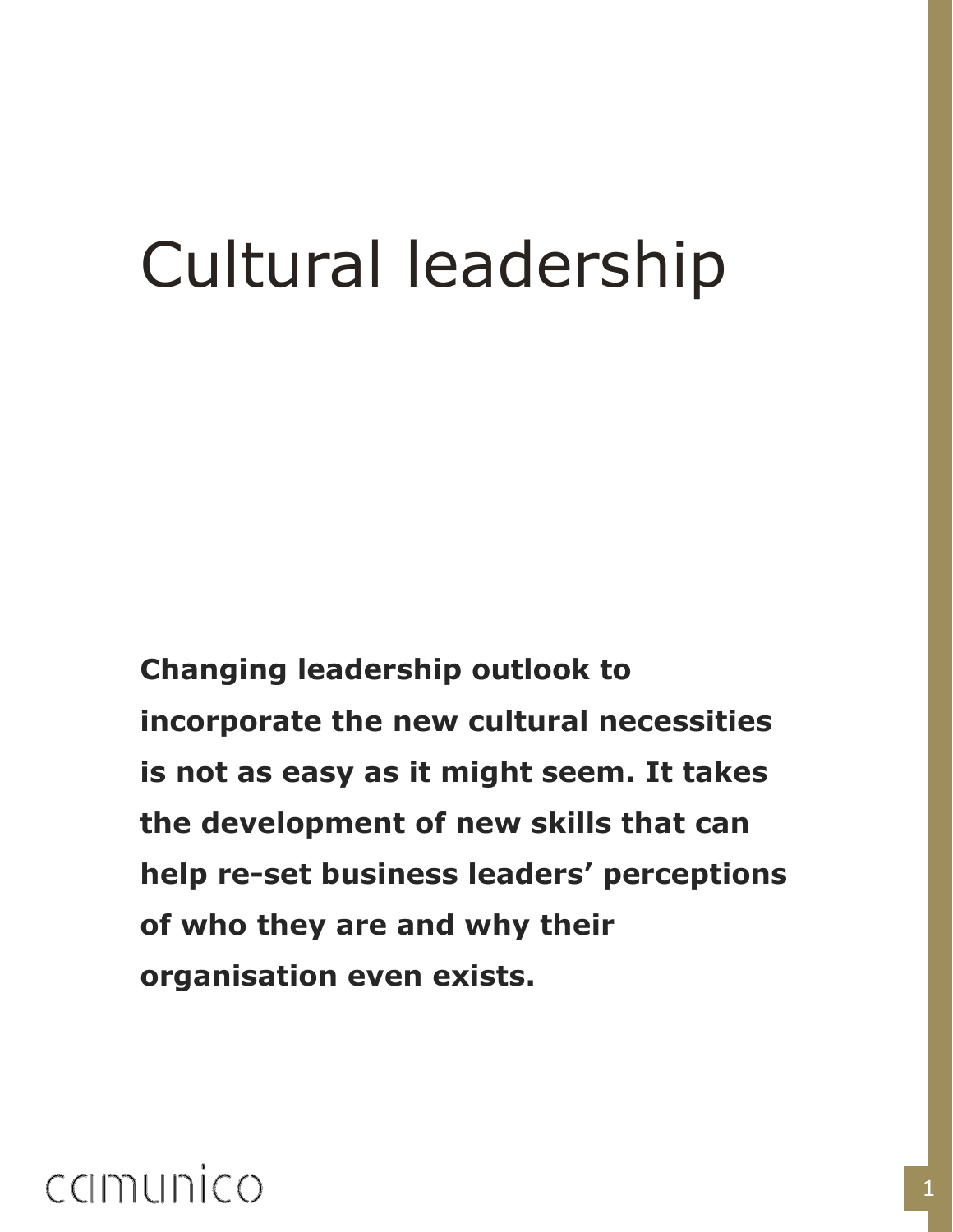hen he was UK Prime Minister, Tony Blair once said that it was not the role of business to solve social problems. Business should just get on with the business of making M hen he was UK Prime Minister, Tony Blair once said that was not the role of business to solve social problems.<br>Business should just get on with the business of makin money and leave social issues to others. How things ha

Is big business the luxury mansion of 21st century robber barons? Today, business, especially big business, is not popular. Social enterprise is the new buzzword. Rather than being seen as the engine of the economy and the prosperity we all seek, business has allowed its image to become tarnished such that is now seen as

the evil-doer responsible for many of today's social ills. It is failing to play its part in addressing the complex social issues we all face. Big business has become the luxury mansion of 21st century robber barons. Or so the narrative goes.

#### So what has changed?

The 21st century culture in which business operates is evolving into something that is fundamentally different from that which Tony Blair referred to in the dying days of the 20th century. Then business could afford to keep away from messy ethical and social issues, follow the rules and get on with the business of making money. That is no longer so. Today, businesses, and their leaders, have no option but to become closely involved in the cultural, social and ethical issues affecting our society – and to shoulder some of the responsibility for addressing these issues. This requires a different kind of leadership – one that is more deeply embedded in contemporary mores. What will it take to develop this new leadership style?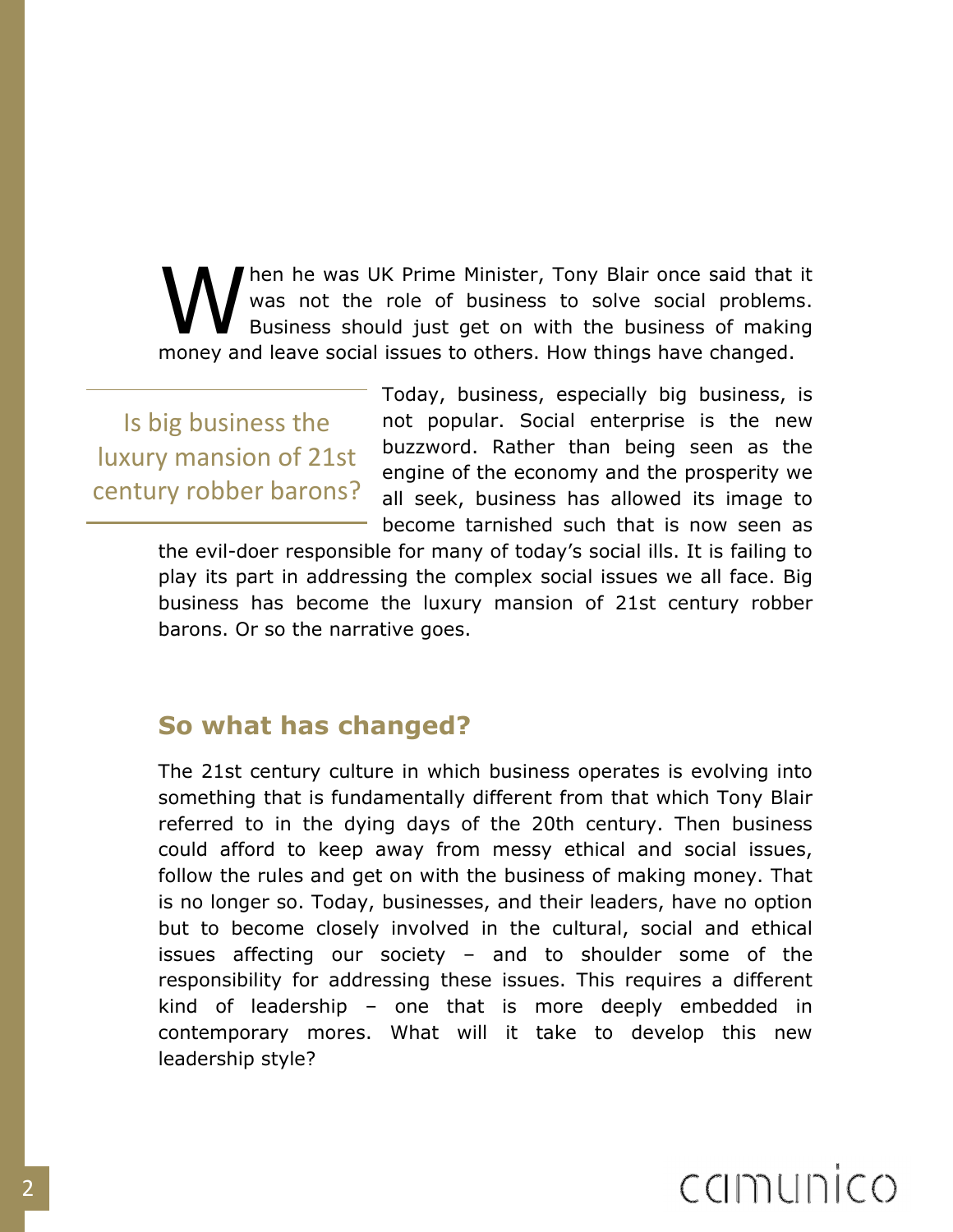#### Not easy

The answers seem clear to some commentators. Business leaders should change the culture of their organisations to make them more socially aware and responsible. This is a reasonable starting point. But it is no more than a starting point. How can we get there? It seems only like yesterday that the newly-appointed CEO of Barclays Bank, Anthony Jenkins, announced (like many other CEOs of many other corporations) his 'transform' programme that was intended to regain the public's faith in the banking system. A year or so later, his decision to increase bonuses in the face of collapsing profits was

Why do so many leaders fall flat on their face?

described as a 'shameful' confirmation of everything that is wrong with bankers today.

So what is the problem? We have to assume that individuals like Jenkins honestly wish to bring about change. Yet he and others fall flat

on their face at the first turn. Why do competent, high-ranking leaders with seemingly good intentions have such difficulty in breaking out of the tired old ways of doing things – ways that we now find culturally unacceptable?

#### Moving towards 'cultural leadership'

We use the term 'cultural leadership' to describe a leadership approach that puts at its centre the interdependence between organisations and the cultural context in which they operate. It implies a substantial shift in awareness that requires leaders to view their role in a much broader context. Such awareness extends beyond concerns about survival, growth and shareholder value, to encompass the more far-reaching impacts of their decisions on the well-being of the community and society as a whole.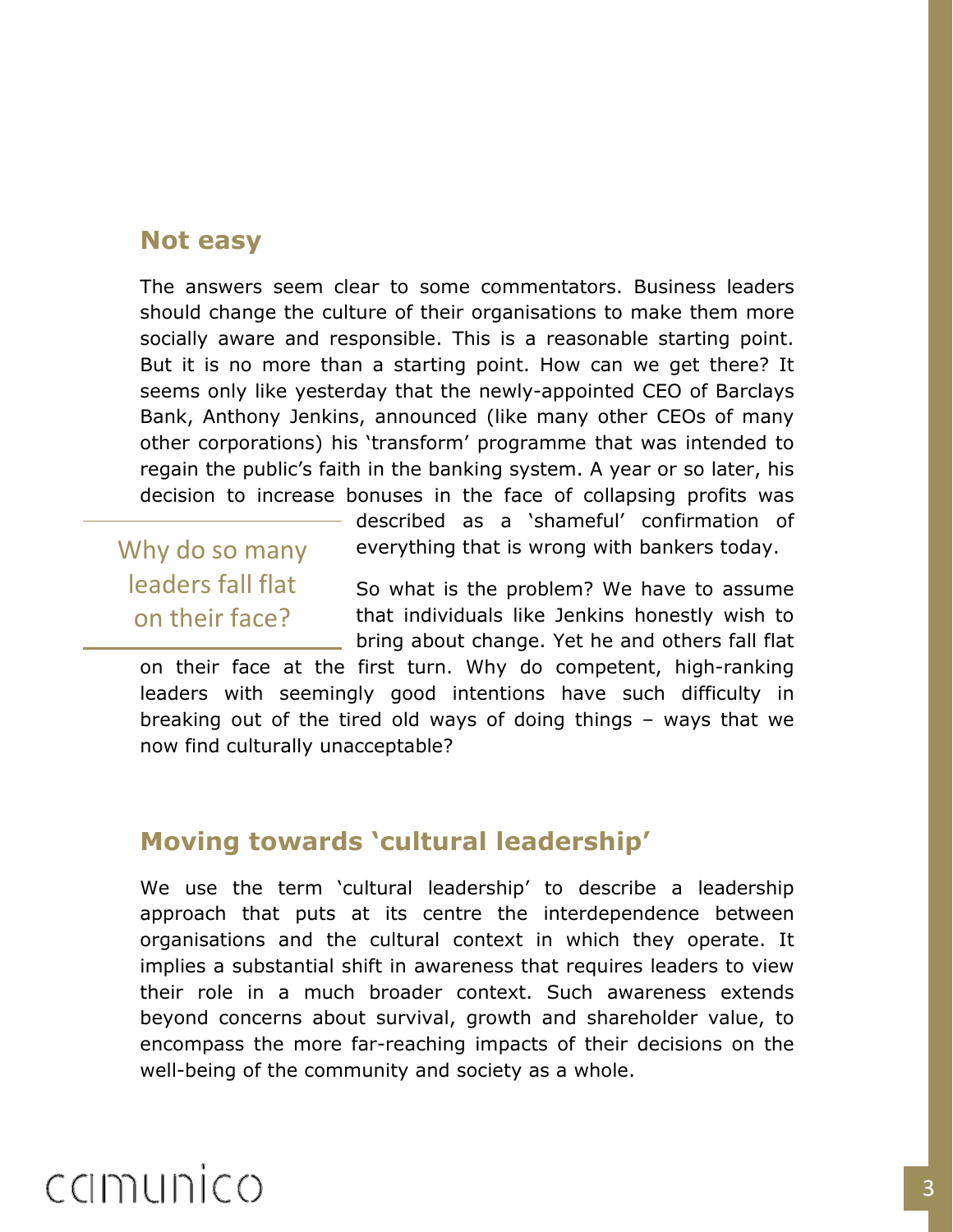Two elements are necessary to move towards effective cultural leadership.

#### Abandon 'Strategy'

The first is to abandon 'strategy' as the driving force of long-term business direction. In a fast-moving, ever-changing, uncertain,

Strategy must give way to purpose as the highest order of leadership focus

postmodern world, 'strategy' - in its traditional interpretation - has little inherent value. The idea of planning a long-term strategy and painstakingly executing it over time is based on two implicit assumptions. The first is that we have a pretty good idea of what the

longer term might look like. The second is that there is a modicum of stability in the business environment. In today's world – and, very likely, even more so in tomorrow's – neither of these assumptions holds true. Business strategies need to be fluid and adaptable to ever more rapid change. While we now all understand perfectly well the need to have adaptable strategies that can respond to the rapid changes caused by technological disruption, there is less understanding of the impact of cultural disruption. In particular,

many have difficulty in dealing with the effects of living in a post-modern culture where concepts like stability, continuity and authority are themselves counter-cultural. Difficulty dealing with a culture that is utterly unpredictable, almost totally opaque, empowered, uncontrollable and even chaotic.

In such a cultural milieu, strategy must abandon its out-dated position as the highest order of leadership and management endeavour to

become a second order element, subordinated to, and driven by, higher order considerations of purpose, values, beliefs, emotions,

What is not 'rational' may be more real than that which is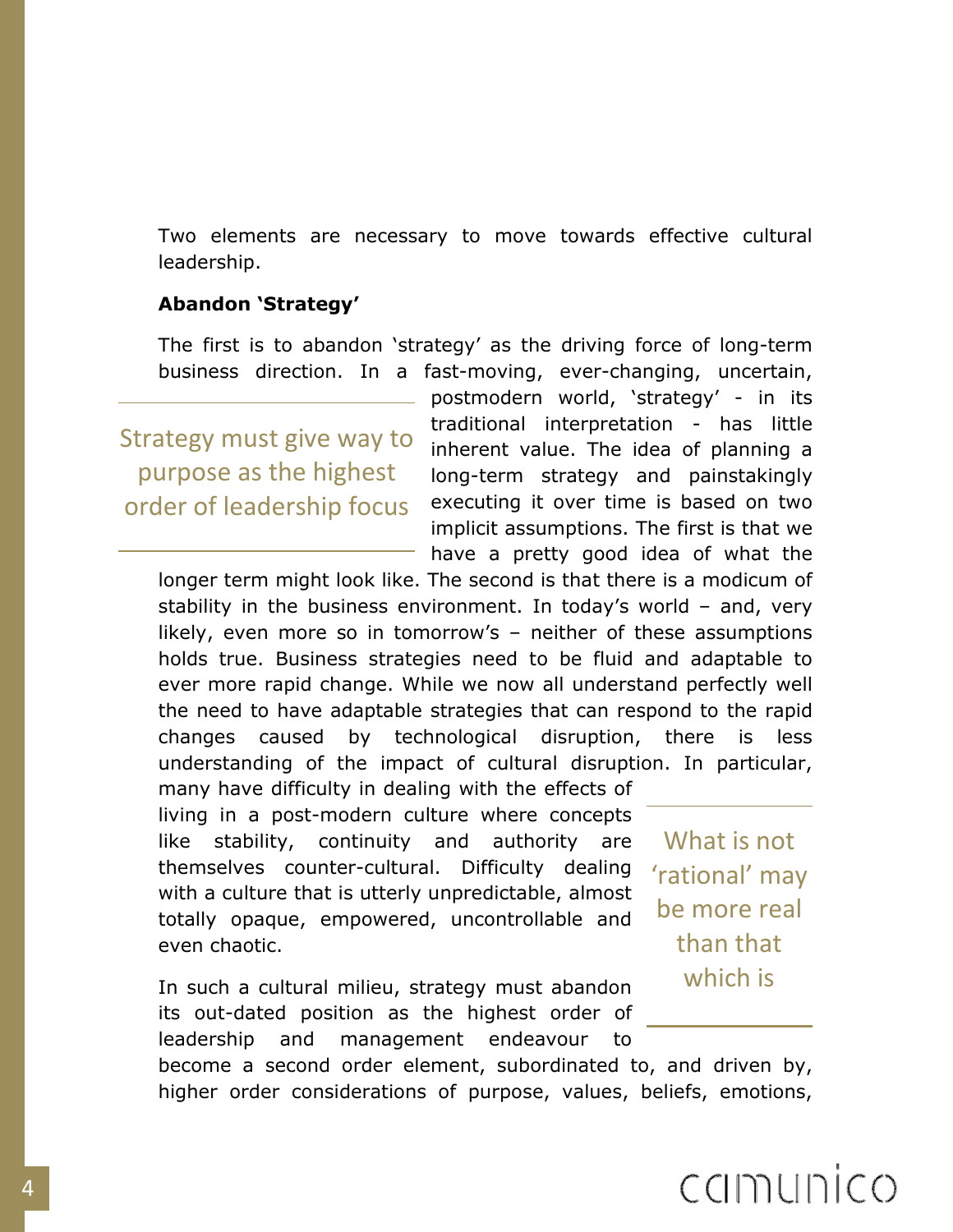ethics, and other soft, intangible and difficult to- grasp notions. These are concepts that make many senior managers uncomfortable because they do not lend themselves to 'rational' analysis and cannot be neatly slotted into financial models. While strategy still has a place, it becomes a much smaller and a very different one. Strategy becomes a short, adaptable and ever-moving set of bridges between purpose and operational excellence.

#### Looking from the outside-In

The second necessary change is for leaders to learn the skill of looking at their organisation from the outside in rather than the inside out.

Most of us – including senior executives, policy-makers and other leaders – as not unlike the prisoners in Plato's cave; chained in such way that they could only see the wall in front of them. As the world outside passed by, all they could see were the distorted shadows of that reality cast on the wall of the cave. They came to believe that the shadows they saw were reality.

So it is with many major institutions. We largely all live in our own world – our own cave, if you like. We only associate with people who

are mostly like us. We read those papers that largely reflect our own views. In large corporations, distorted shadows are brought to senior management through third party market research studies, the results of which are filtered and refiltered before the so-called 'findings' make it to senior management. And senior leaders interpret all

We all tend to live in our own world

this 'information' through the operational lens of their own organisation. We all end up spending much more time looking at spreadsheets, PowerPoint presentations and well-designed reports rather than at the realities faced by ordinary people in the real world, and the attitudes, cultural norms and beliefs that are spreading outside the hallowed walls of our own ivory towers.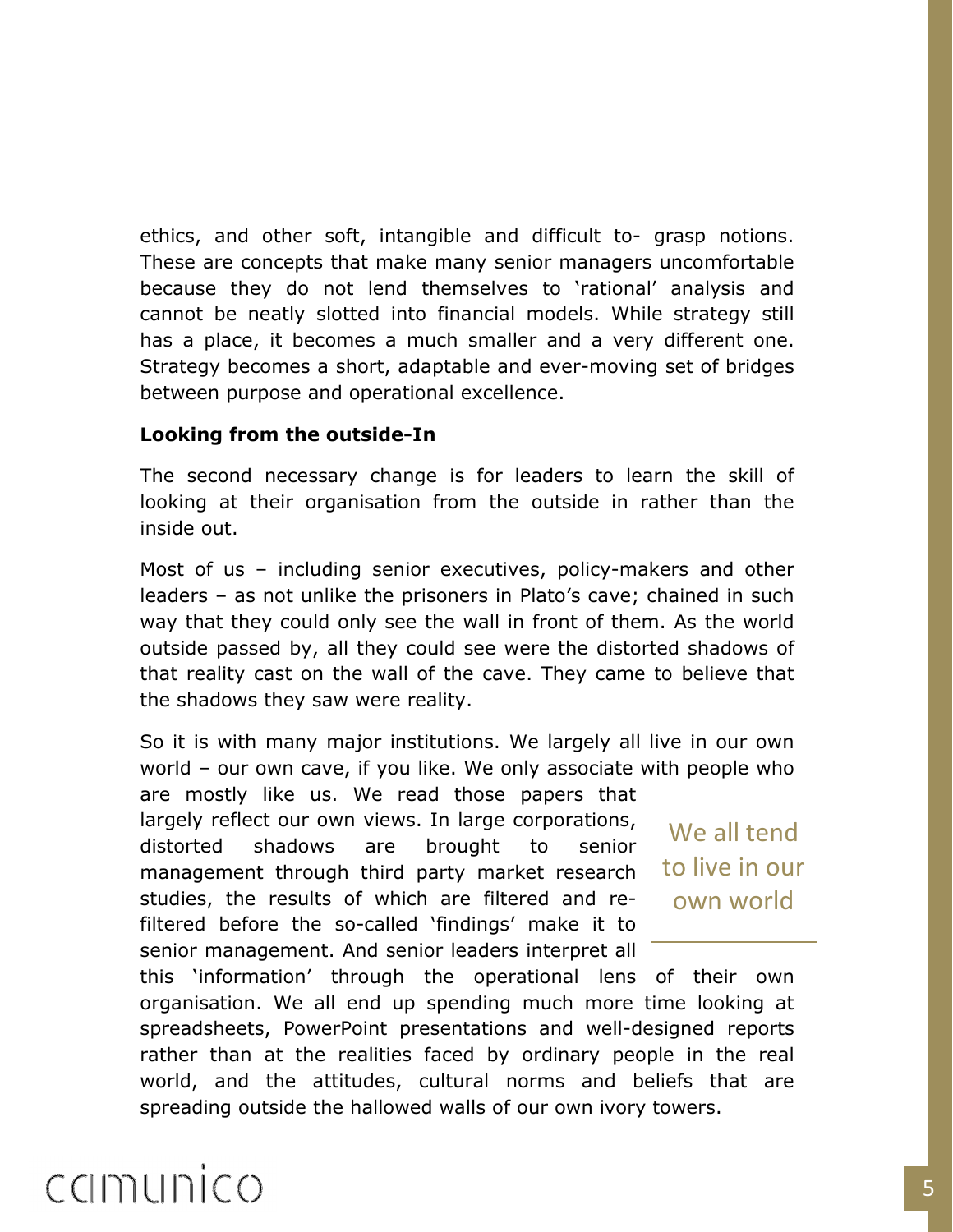We look at the world from the inside out. From the perspective of the corporation, the institution, the tribe or professional association to which we belong. Our past successes create yet another filter that convinces us that our way of looking at the world is the right way. What we fail to see are the major changes in contemporary culture that are altering the very framework in which we operate.



Cultural leadership implies developing the ability to look at our organisation from the outside in. Instead of having the culture and society in which we operate presented to us filtered through our own organisational lens, we need to develop the ability to learn to look at our organisations as others perceive them. Such an understanding needs to go beyond the sterile pictures painted by financial models based on market analysis, customer segmentation, customer preference surveys, customer satisfaction reports and all the many other tools corporations use. They need to provide more vibrant, albeit necessarily ambiguous and incomplete, understanding of a social ecosystem that is organic, fluid, dynamic, unpredictable, driven by a culture that is changing at a revolutionary rate and

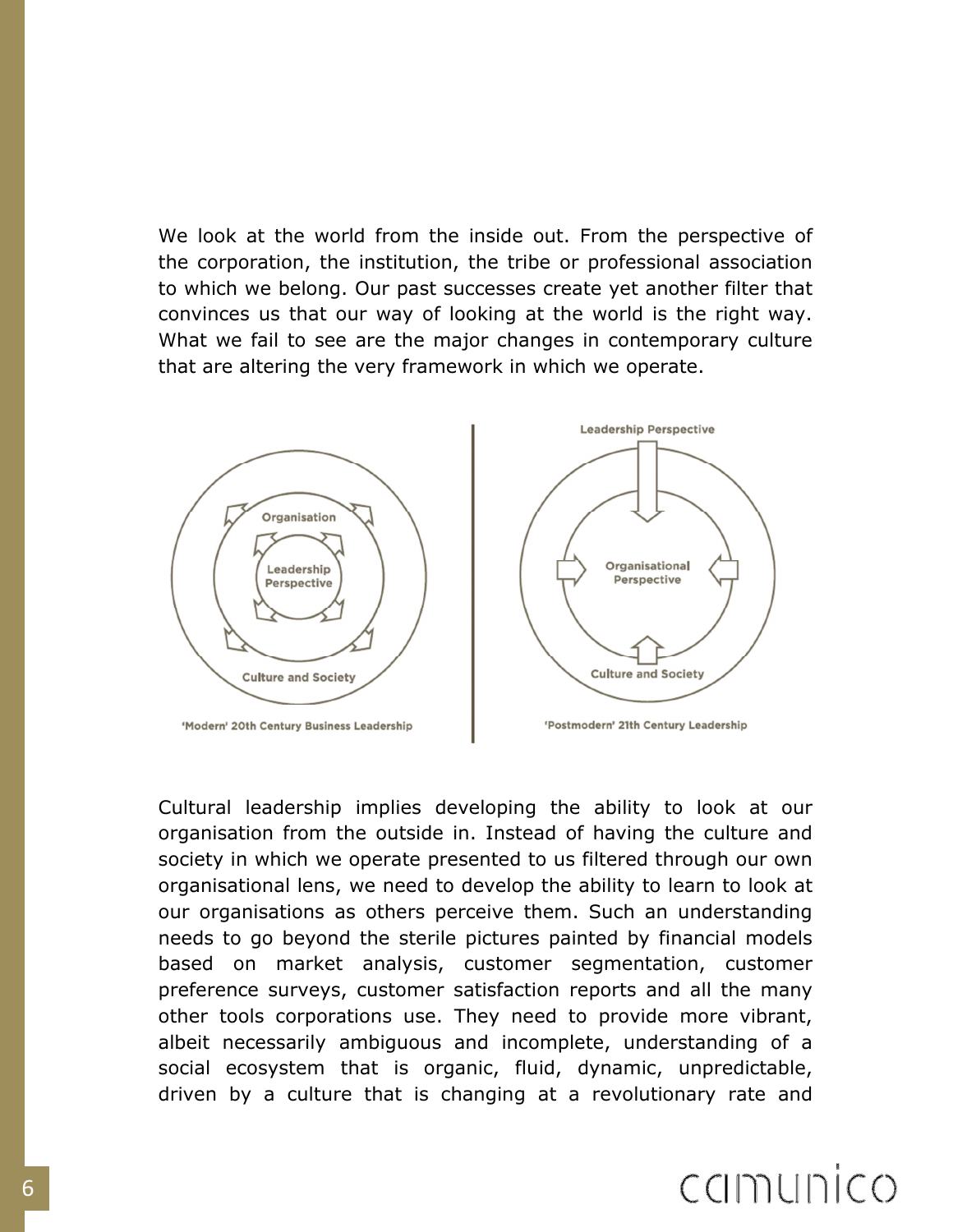populated by human beings that in no way fit the economist's fantasy of 'rational actors'. In other words, an organic system that is human and not purely financial. This will not be achieved by commissioning yet more studies and reports. Rather, organisations need to build what I shall call 'cultural antennae' into their DNA.

#### Changing who we are

Set out here, in black and white, it seems like common sense and a simple thing to do. This, of course, underestimates the challenges that business leaders face to get there – which is why most 'change programmes' continue to fail. The challenges are not just operational ones (those are the easy bits), but challenges associated with something much more deepseated – the re-framing of self-identity; first of all, among the senior management team and then for the organisation as a whole.

For those who have spent their entire working life in a business community, this represents a fundamental shift. It requires shifting the needs of the organisation and its shareholders from being at the centre of thought and action, and placing them in the wider context of society and contemporary culture. It goes against

Placing shareholder needs in the wider context of society

everything they learned in business school, contradicts everything they perceive as having been the basis of their personal success, and requires a fundamental sea-change in leaders' perceptions of who they are.

#### Going beyond the individual

Much has been written about the psychology of change and the role of shifts in awareness in leadership success. From the importance of double-loop learning frameworks to describe how a person interprets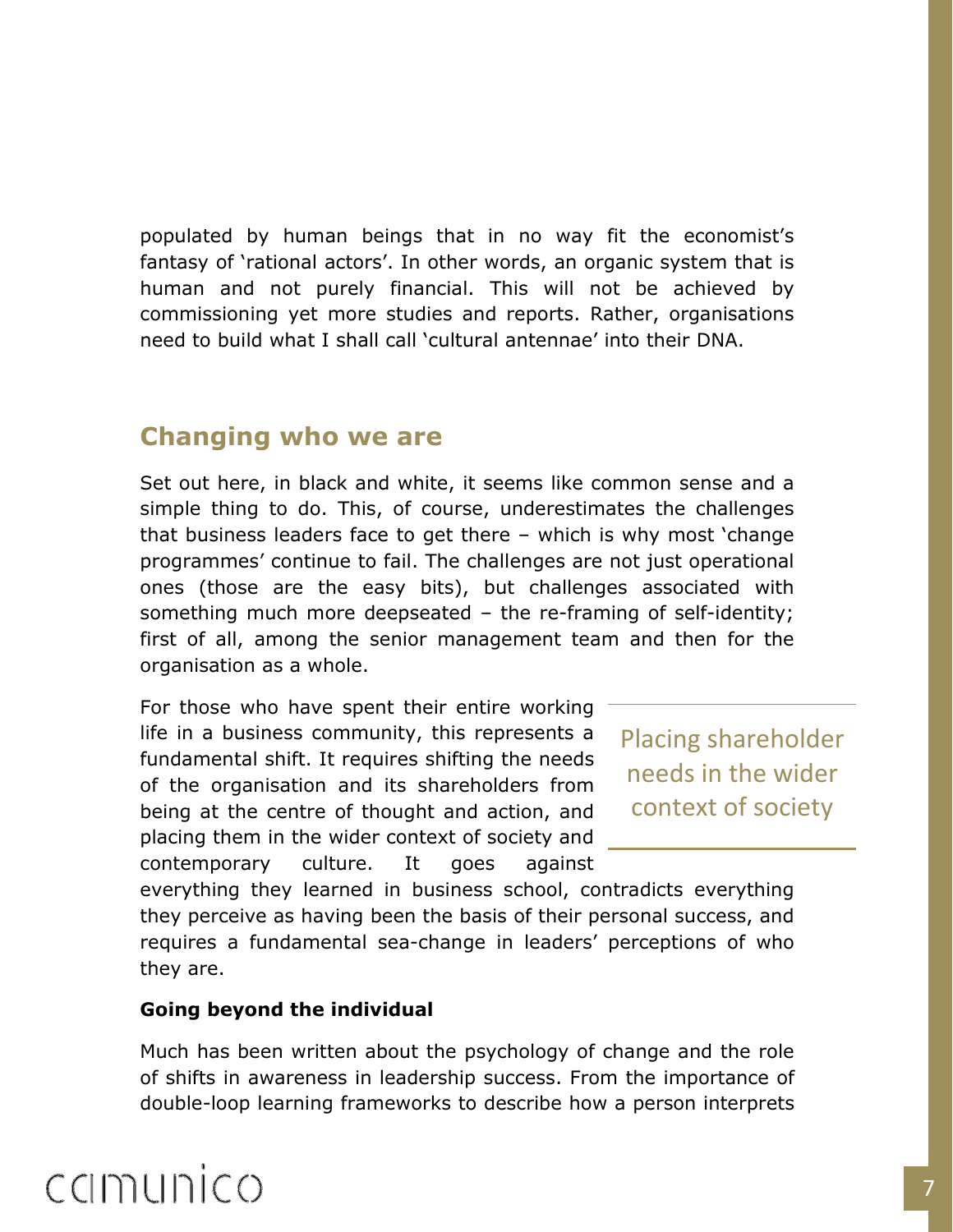events and attributes meaning, and ways of addressing adaptive challenges to which there is no known answer, to - more recently the growing use of mindfulness training, there are many tools available to business leaders to enable them to thrive in the new environment. However, while these approaches help to move things forward, they remain incomplete because they continue to focus

Leadership teams often lack team balance and structure primarily on the individual rather than the team.

While corporations have become pretty good at assessing the technical and management skills of individuals, less developed are the skills necessary to build a senior management team that transcends the individual and has all the

components necessary to drive the organisation towards cultural leadership. Many organisations show that leadership teams, while comprised of highly able individuals, lack the team balance and structure that is appropriate for what they are trying to achieve. Building a team that will be successful in today's cultural milieu needs to go beyond simply accumulating a group of highly capable individuals.

#### Success in 21st century culture

What is happening around us is one of the most dramatic cultural shifts seen since the Enlightenment – more than 500 years ago. The central 'de-realisation' ideas behind our often confusing post-modern culture were possibly first explored as long ago as in the 18th and 19th centuries (Kant, Nietzsche and Kierkegaard) and made explicit by Lyotard in 1979. But it is only now, accelerated by the digital revolution, that we are feeling the true force of that cultural transformation; a transformation that is leaving many uncomfortable

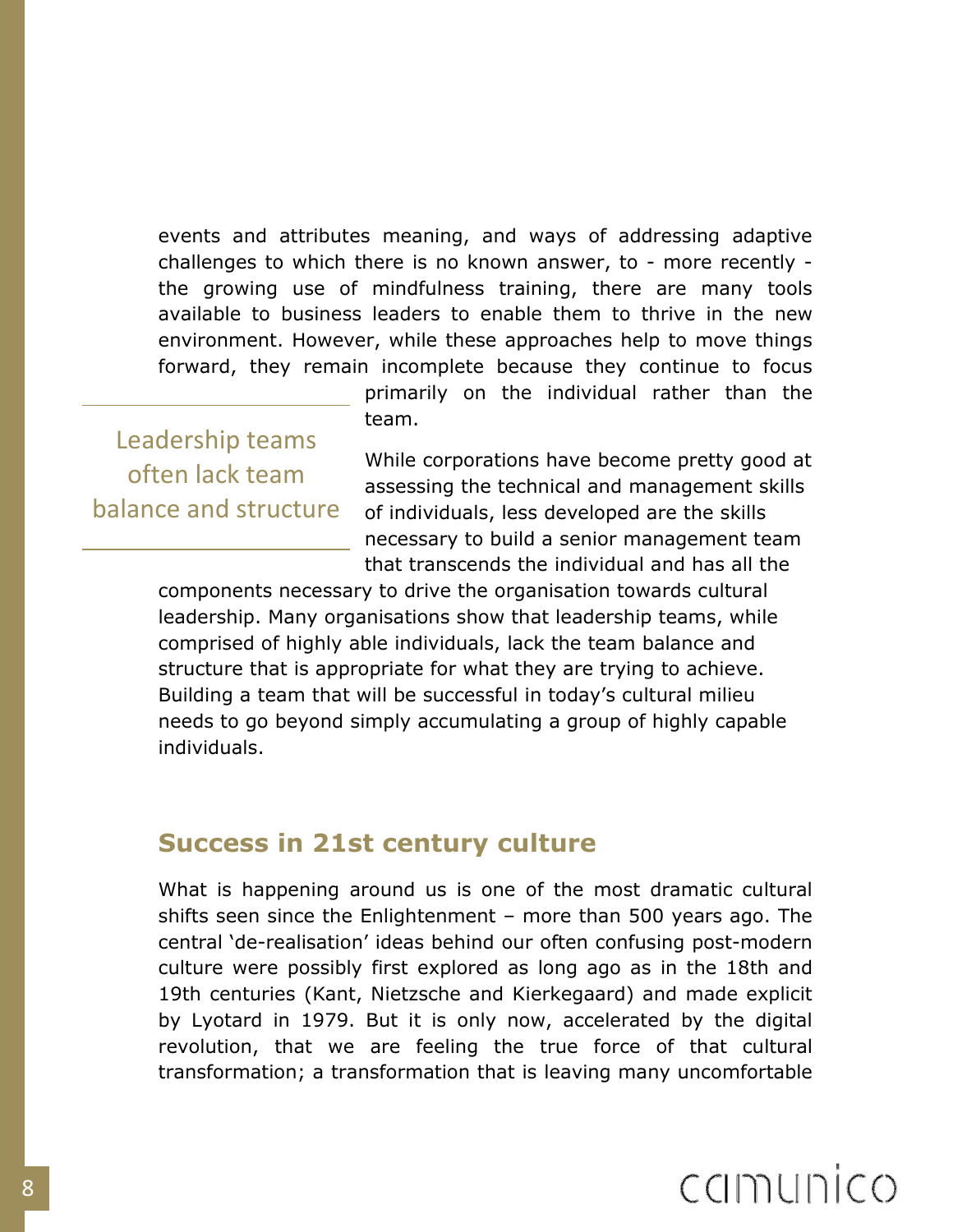and disorientated. How can leadership adapt and continue to be successful in the face of such revolutionary change?

Moving towards cultural leadership can be achieved through a comprehensive programme that, among other things, examines whether existing senior management teams are capable of achieving change, as opposed to maintaining operational success under the current paradigms (which is usually the main reason why they have

been successful). Working to build 'cultural antennae' into their organisation's skill set; helping organisations define a broader, more motivating and resilient sense of purpose; and re-defining strategy as the malleable and adaptable link between purpose and operations.

Developing 'cultural antennae' is key in 21st century leadership

It will be a long haul and won't be achieved in the time frame of the typical 'culture change' programme. But some corporations are already showing the way forward and reaping the benefits as a result